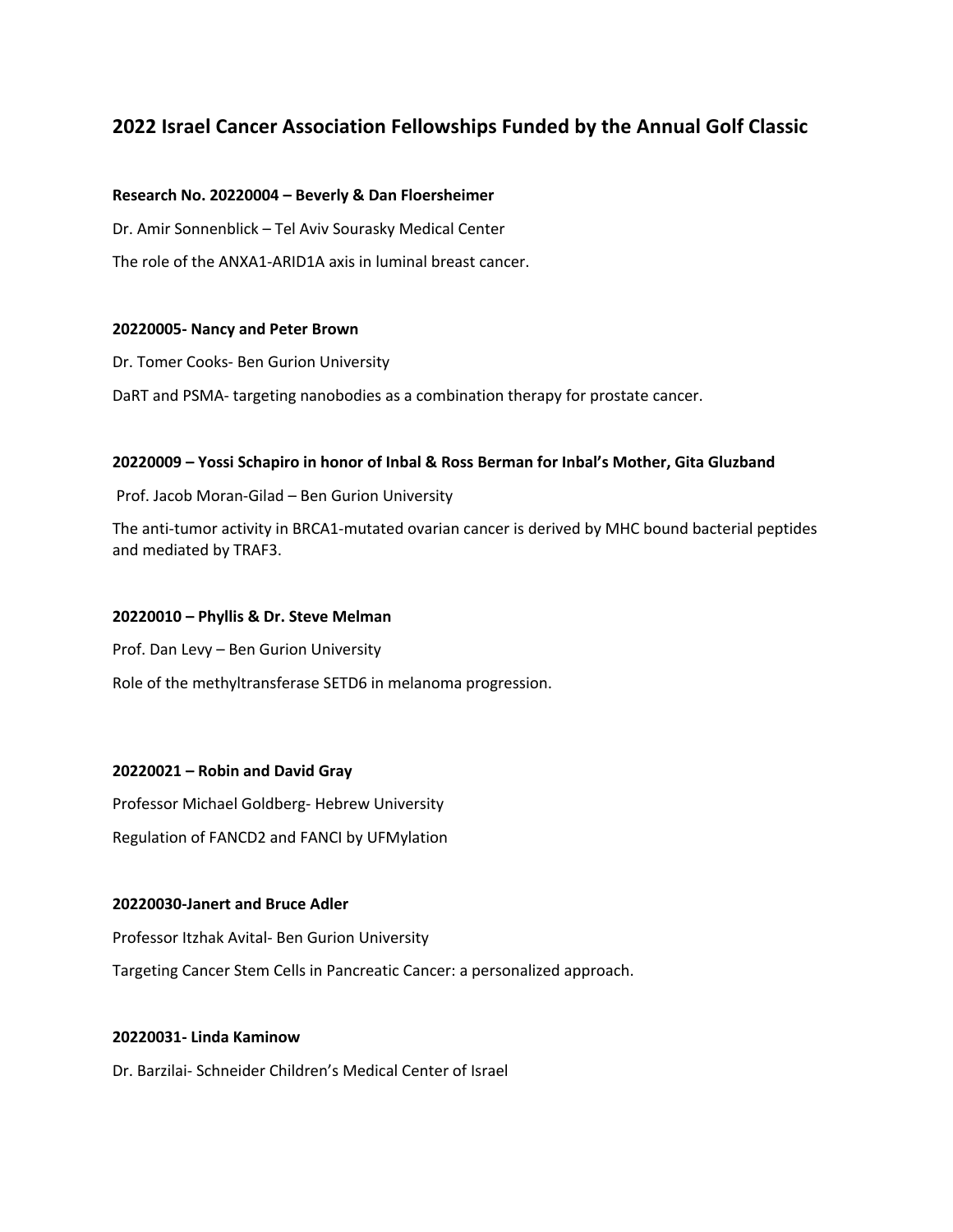An International Study of acute renal failure with severely delayed methotrexate elimination (DME) in children with acute lymphoblastic leukemia- the Ponto De Legno Toxicity working Group.

#### **20220035- Linda Kaminow**

Professor Dalit Modan- Sheba Medical Center

Cognitive Functioning, learning and memory in survivors of childhood cancer.

## **20220039 – Heddy & Bruce Koppel**

Prof. Adit Ben – Baruch Tel Aviv University

The balance between TNFR2+ TIL subsets in triple-negative breast tumors, and its impact on disease course.

## **20220054 – In Honor of Brian Goldner from The Board of ICA USA**

Dr. Bat Chen Revital Lubin – Eastern R&D Center

Novel peptides for targeted drug delivery for the treatment of non-small-cell lung cancer.

## **20220081** – **Given by Billi & Bernie Marcus in Honor of Nancy & Peter Brown**

Dr. Arnon Haran – Hadassah Ein Kerem Medical Center

Methionine metabolism in acute myeloid leukemia.

## **20220098 – Given by Nancy & Peter Brown in honor of Billi and Bernie Marcus**

Prof. Carmit Levy – Tel Aviv University

Physical activity generates metabolic shield in internal organs: Novel concept in the prevention and treatment of cancer.

#### **20220099 – Billi Marcus**

Prof. Mordechay (Motti) Gerlic – Tel Aviv University

Harnessing necroptotic cell death to induce an anti-tumor immunity.

## **20220100 – Mara & Arthur Benjamin**

Dr. Omer Murik – Shaare Zedek Medical Center